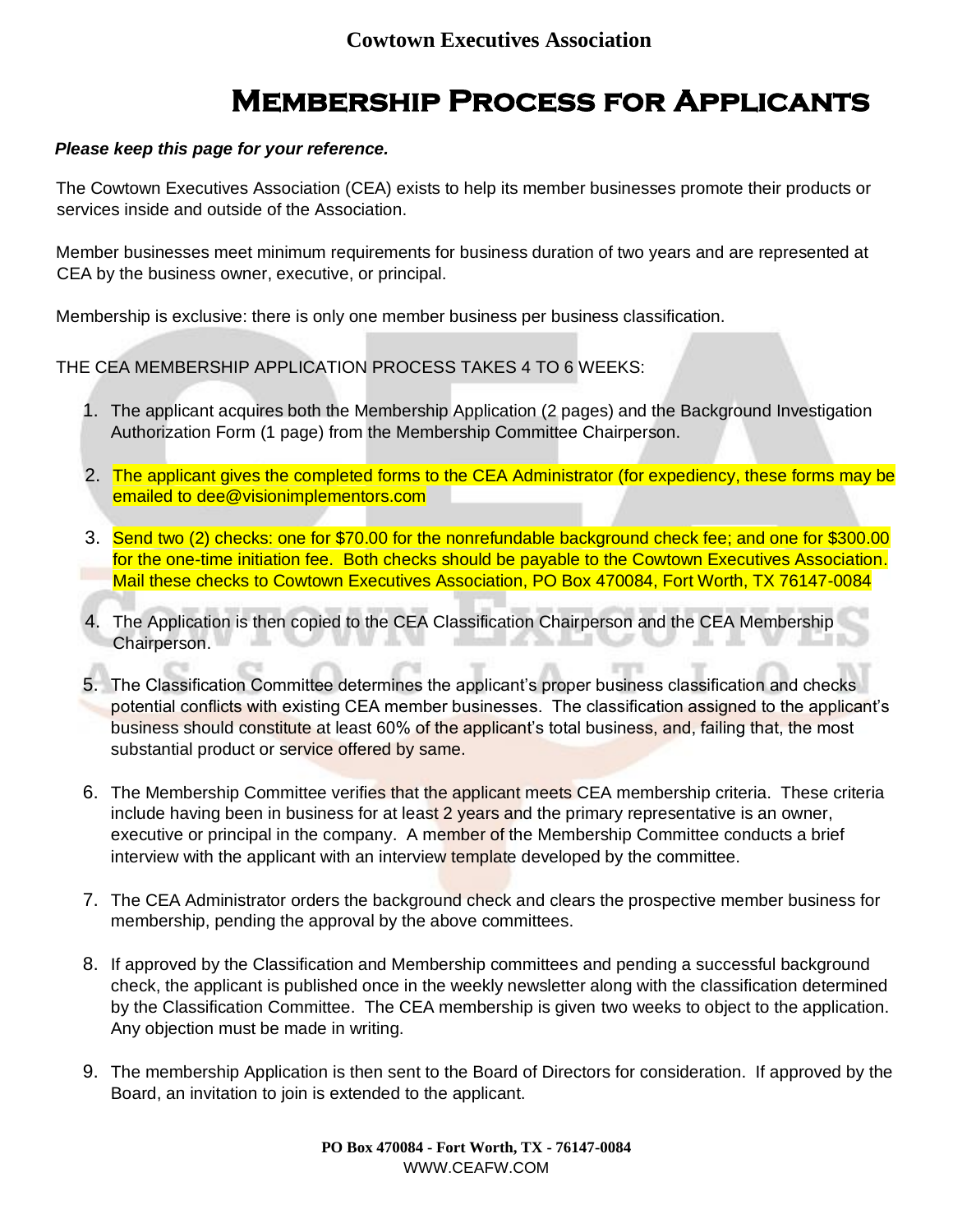# **Recommendations for New Members**

### *Please keep this page for your reference.*

To help you get the most from your CEA membership as quickly as possible, and to help us get to know you as quickly as possible, CEA recommends that within your first 3 months of membership, you do two things:

- Use and pay for the goods/services of three (3) different members of CEA
- Set up one-on-one meetings with 3 additional CEA members.



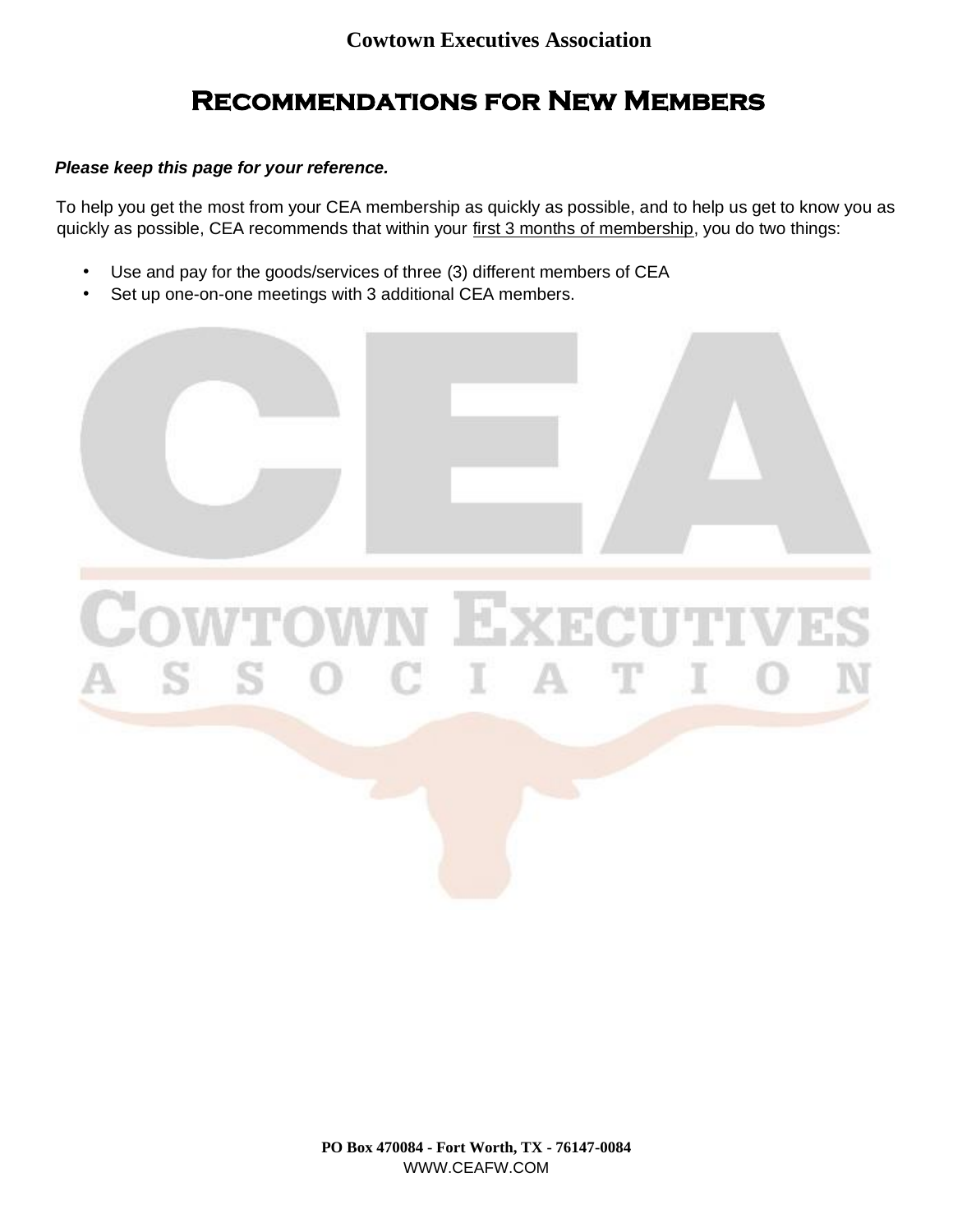### **Cowtown Executives Association**

### **Proposal/Membership Application**

**1 of 2** 

### **Company Information**

| <b>Company Legal Name</b>                                                                                                                                                                                                                                                                                                                                                                                                                                                                                                                                                                                                                                                                                                                               |  |                                                                                                                                          |              |                |            |  |  |
|---------------------------------------------------------------------------------------------------------------------------------------------------------------------------------------------------------------------------------------------------------------------------------------------------------------------------------------------------------------------------------------------------------------------------------------------------------------------------------------------------------------------------------------------------------------------------------------------------------------------------------------------------------------------------------------------------------------------------------------------------------|--|------------------------------------------------------------------------------------------------------------------------------------------|--------------|----------------|------------|--|--|
| <b>Doing Business As</b>                                                                                                                                                                                                                                                                                                                                                                                                                                                                                                                                                                                                                                                                                                                                |  |                                                                                                                                          |              | <b>Sponsor</b> |            |  |  |
| <b>Current Address</b>                                                                                                                                                                                                                                                                                                                                                                                                                                                                                                                                                                                                                                                                                                                                  |  |                                                                                                                                          |              |                |            |  |  |
| <b>City</b>                                                                                                                                                                                                                                                                                                                                                                                                                                                                                                                                                                                                                                                                                                                                             |  |                                                                                                                                          | <b>State</b> |                | <b>Zip</b> |  |  |
| <b>Phone</b>                                                                                                                                                                                                                                                                                                                                                                                                                                                                                                                                                                                                                                                                                                                                            |  |                                                                                                                                          |              | Fax            |            |  |  |
| Website                                                                                                                                                                                                                                                                                                                                                                                                                                                                                                                                                                                                                                                                                                                                                 |  |                                                                                                                                          |              |                |            |  |  |
| <b>Business Type</b>                                                                                                                                                                                                                                                                                                                                                                                                                                                                                                                                                                                                                                                                                                                                    |  | Corporation, LLC, LP or other state-registered entity<br><b>Years in</b><br>Sole Proprietorship (assured name filing)<br><b>Business</b> |              |                |            |  |  |
| <b>Explanation of Products/Services</b><br>One of the steps in the membership process is that the Classification Committee determines a classification for the prospective member business and<br>recommends it to the CEA Board of Directors for approval.<br>Classification is defined as that product or service that constitutes 60% of your business or, failing that, the most substantial product or service.<br>Classification is important because it determines what product or service you can promote or solicit at CEA meetings, official functions, over the CEA<br>website or otherwise in association with CEA. Because only one-member firm is admitted to CEA in each classification, that firm's CEA membership is<br>very valuable. |  |                                                                                                                                          |              |                |            |  |  |
| Please provide as much information as possible about your firm's primary product or service offerings, as well as any additional product or services that<br>you may provide. For each product or service, please indicate the related percentage of your firm's gross revenue for that product or service.                                                                                                                                                                                                                                                                                                                                                                                                                                             |  |                                                                                                                                          |              |                |            |  |  |
|                                                                                                                                                                                                                                                                                                                                                                                                                                                                                                                                                                                                                                                                                                                                                         |  |                                                                                                                                          |              |                |            |  |  |
|                                                                                                                                                                                                                                                                                                                                                                                                                                                                                                                                                                                                                                                                                                                                                         |  | <b>OWNER/KEY EXECUTIVE INFORMATION</b>                                                                                                   |              |                |            |  |  |

Because Cowtown Executive Association benefits our members by promoting the member business through one another's own business and personal networks, it is important that basic due diligence on the member companies and their representatives by conducted in order to ensure that only firms and individuals of integrity are admitted to the association.

The primary member should complete the attached Background Investigation Authorization form and fax it to Imperative Information Group, as instructed on the form.

| Name of Owner/Key Executive (Primary Member)        |  |  |       |              |               |  |  |
|-----------------------------------------------------|--|--|-------|--------------|---------------|--|--|
| <b>Position with Company</b>                        |  |  |       | <b>Phone</b> |               |  |  |
| <b>Email Address</b>                                |  |  |       |              | Date of Birth |  |  |
| Associate to attend in place of Owner/Key Executive |  |  |       |              |               |  |  |
| <b>Position with Company</b>                        |  |  | Phone |              |               |  |  |
| <b>Email Address</b>                                |  |  |       |              | Date of Birth |  |  |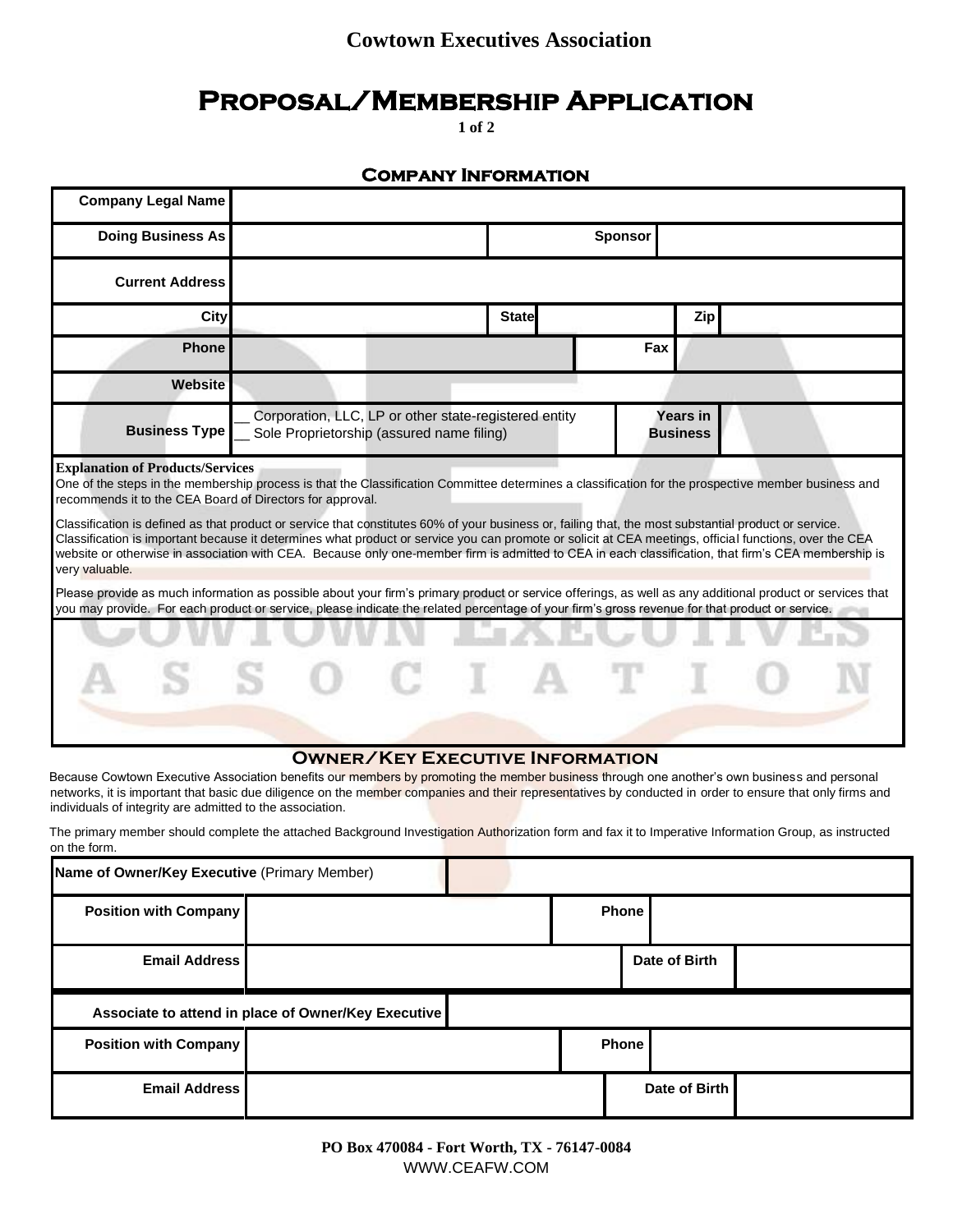# **Proposal/Membership Application**

**2 of 2** 

### **Cowtown Executives Association Requires the Following of its Member Businesses:**

- 1. Provide leads or tips on new business each week
- 2. Abide by classification approved by the Board of Directors
- 3. Maintain attendance and dues requirements
- 4. Agree to subscribe to the Constitution and Bylaws, Rules and Regulations of the Association as they now exist and/or as they may be amended
- 5. Give each member business the opportunity to bid on your business needs
- 6. Handle all referred business in such a thorough manner that it will reflect credit on the recommending member.
- 7. Strive at all times for quality merchandise and service

#### **Signatures**

#### *Background check fee - \$70 Business Initiation fee - \$300 (ONE TIME ONLY) Monthly Dues - \$140*

I/We hereby make application for membership in CEA and promise that once accepted, I/We will fully comply with all the requirements of membership as listed above. I/We shall regularly attend meetings unless prevented by health or urgent business reasons.

| Signature of<br><b>Owner/Key Executive</b>                 |                         | <b>Date</b> |  |
|------------------------------------------------------------|-------------------------|-------------|--|
| <b>Signature of</b><br><b>Associate</b>                    |                         | <b>Date</b> |  |
| <b>Background</b><br><b>Check Fee -</b><br>\$70<br>Check # | Date of<br><b>Check</b> |             |  |
| <b>Initiation Fee -</b><br>\$300<br>Check#                 | Date of<br><b>Check</b> |             |  |

*Note: Initiation Fee will be returned if membership in CEA is not approved.* 

#### **For CEA Use Only**

| <b>Classification</b>            |                                                            |                                  |                                         |                    |  |
|----------------------------------|------------------------------------------------------------|----------------------------------|-----------------------------------------|--------------------|--|
| <b>Date Received</b><br>by CEA   |                                                            | Date to<br><b>Classification</b> |                                         | Date to Membership |  |
|                                  | Disposition from Committee: _ Publish _ Reject _ Withdrawn | <b>Date of Disposition</b>       |                                         |                    |  |
| Date Published                   |                                                            |                                  | Date to Board for<br><b>Disposition</b> |                    |  |
| <b>Board Action:</b> __ Approved | Declined                                                   |                                  | <b>Date</b><br><b>Indoctrinated</b>     |                    |  |